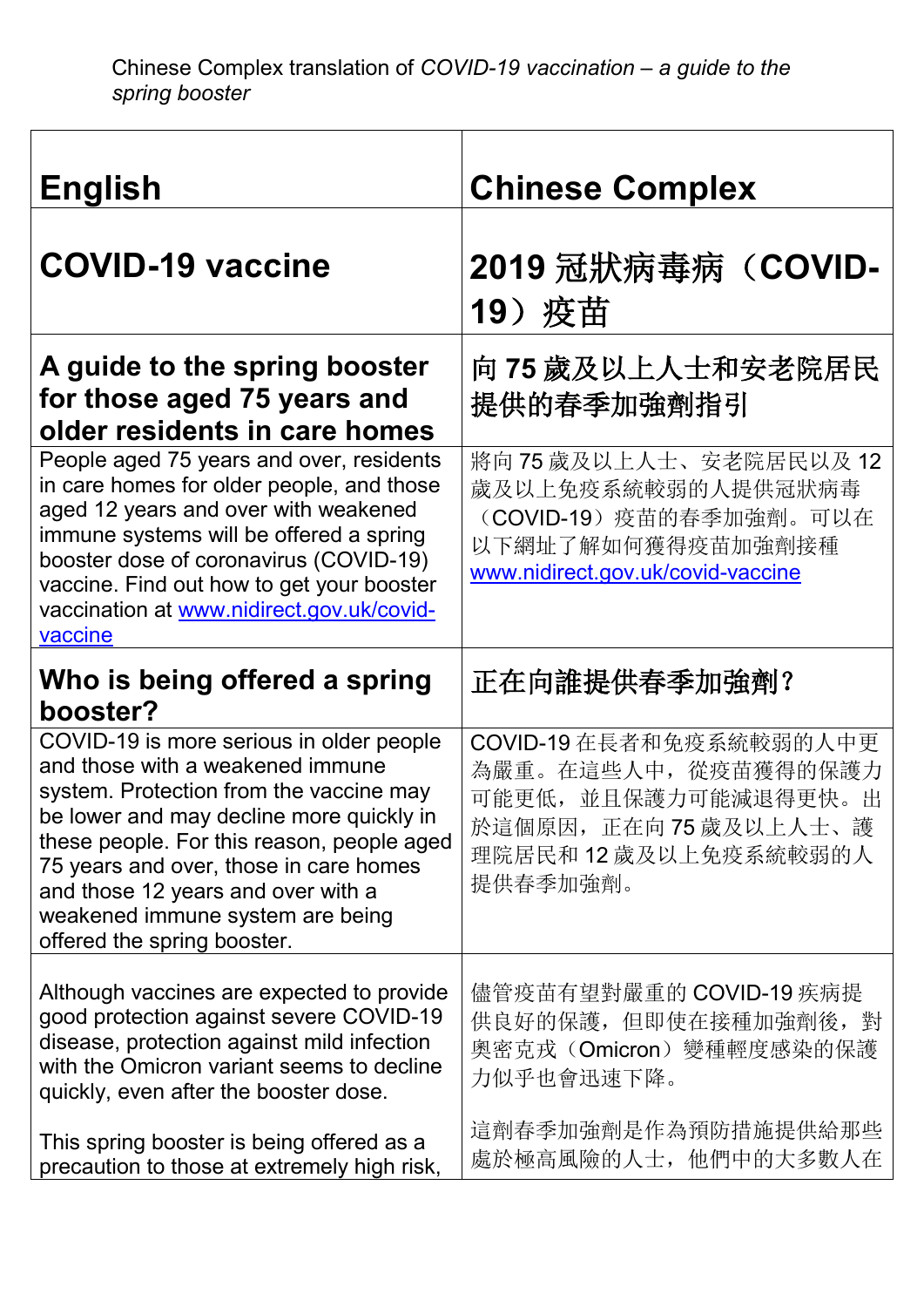## Chinese Complex translation of *COVID-19 vaccination – a guide to the spring booster*

| most of whom received their first booster<br>around 6 months ago. If the number of<br>infections increases over the summer, this<br>booster should help to reduce your risk of<br>being admitted to hospital with COVID-19.                                                                                                     | 大約6個月前接受了第一次加強劑。如果夏<br>季感染人數增加, 這劑加強劑應該有助於降<br>低您因 COVID-19 入院的風險。                                                                                                   |
|---------------------------------------------------------------------------------------------------------------------------------------------------------------------------------------------------------------------------------------------------------------------------------------------------------------------------------|----------------------------------------------------------------------------------------------------------------------------------------------------------------------|
| Timing of the spring booster<br>You should have the spring booster<br>around 6 months (and not before 3<br>months) since your last dose of vaccine.                                                                                                                                                                             | 春季加強劑的接種時段<br>自您接種最後一劑疫苗後, 應該在6個月左<br>右(並且不早於3個月)接種春季加強劑。                                                                                                            |
| Which vaccine will you be<br>offered?                                                                                                                                                                                                                                                                                           | 將為您提供哪種疫苗?                                                                                                                                                           |
| You will be given a booster dose of either<br>Pfizer or Moderna vaccine. (You may be<br>offered the AstraZeneca vaccine if this is<br>what you had for your first doses and you<br>cannot receive either of the other<br>vaccines.) Both vaccines boost well and<br>have already been given to millions of<br>people in the UK. | 您將獲得輝瑞(Pfizer)或莫德納<br>(Moderna) 的加強劑疫苗。<br>(如果您第一<br>次接種的是阿斯利康(AstraZeneca)疫<br>苗,並且您無法接種其他任何一種疫苗,<br>可<br>能會向您提供 AstraZeneca。)這兩種疫苗<br>的效果都很好,並且已經在英國提供給數百<br>萬人使用。 |
| Studies have shown those aged 18 and<br>over who can get the Moderna vaccine<br>only need a half dose to boost the immune<br>system well. This half dose of Moderna is<br>expected to have low rate of side effects<br>including myocarditis.                                                                                   | 研究表明, 那些18歲及以上可以接種<br>Moderna 疫苗的人只需半劑量即可很好地<br>增強免疫系統。預計這半劑量的 Moderna<br>的副作用(包括心肌炎)的發生率較低。                                                                         |
| You will be offered the right vaccine for<br>you which may be the same or different<br>from the vaccines that you had before.                                                                                                                                                                                                   | 您將獲得適合您的疫苗,該疫苗可能與您之<br>前接種的疫苗相同或不同。                                                                                                                                  |
| Who cannot take up the offer<br>of a spring booster                                                                                                                                                                                                                                                                             | 誰不能接種向其提供的春季加強<br>劑                                                                                                                                                  |
| There are very few people who should not<br>have this booster.                                                                                                                                                                                                                                                                  | 很少有人不應該接種這劑加強劑。<br>如果您對之前接種的疫苗劑次曾有嚴重反                                                                                                                                |
| If you have had a severe reaction to a<br>previous dose of the vaccine you should<br>discuss this with your doctor.                                                                                                                                                                                                             | 應,應該與您的醫生討論這個問題。                                                                                                                                                     |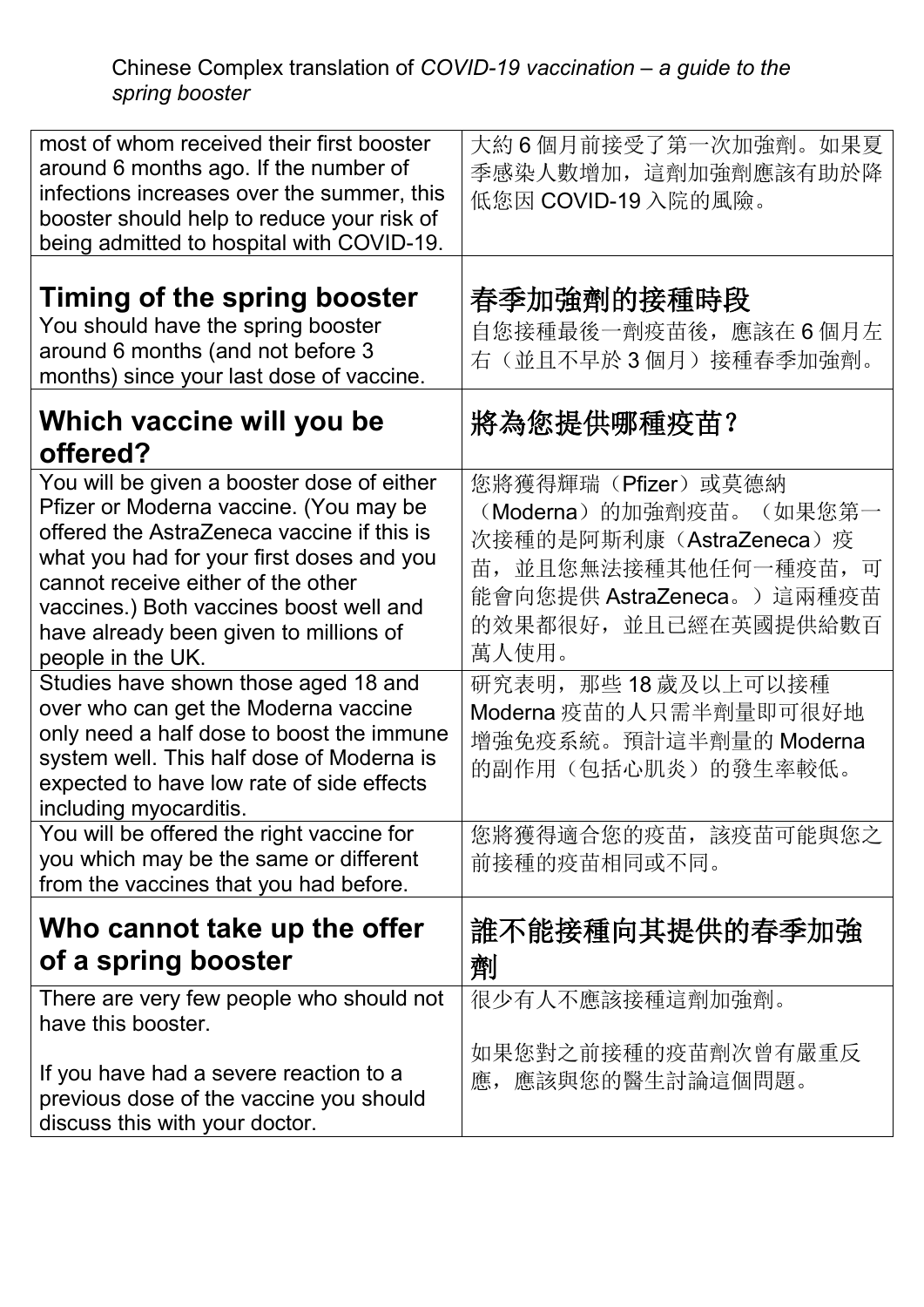| <b>Common side effects</b>                                                                                                                                                                                             | 常見的副作用                                                                                                                                      |
|------------------------------------------------------------------------------------------------------------------------------------------------------------------------------------------------------------------------|---------------------------------------------------------------------------------------------------------------------------------------------|
| As with your previous dose the common<br>side effects are the same for all COVID-19<br>vaccines used in the UK, and include:                                                                                           | 與您之前的劑次一樣,英國使用的所有<br>COVID-19 疫苗的常見副作用都相同, 包<br>括:                                                                                          |
| having a painful, heavy feeling and<br>$\bullet$<br>tenderness in the arm where you<br>had your injection. This tends to be<br>worst around 1 to 2 days after the<br>vaccine                                           | 注射部位的手臂有疼痛、沉重的感覺<br>$\bullet$<br>和壓痛。在疫苗接種後約 1-2 天, 這<br>種情況往往最嚴重。                                                                          |
| feeling tired                                                                                                                                                                                                          | 感覺累                                                                                                                                         |
| headache                                                                                                                                                                                                               | 頭痛                                                                                                                                          |
| general aches, or mild flu like<br>$\bullet$<br>symptoms                                                                                                                                                               | 全身疼痛, 或輕度流感樣症狀                                                                                                                              |
| You can rest and take paracetamol (follow<br>the dose advice in the packaging) to help<br>make you feel better.                                                                                                        | 您可以休息, 並服用撲熱息痛<br>(paracetamol) (按照包裝上的劑量建<br>議),以使您感覺好些。                                                                                   |
| Although a fever can occur within a day or<br>two of vaccination, if you have any other<br>COVID-19 symptoms or your fever lasts<br>longer, stay at home and arrange to have<br>a test.                                | 儘管在接種疫苗後的一兩天內可能會發燒,<br>但如果您有任何其他 COVID-19 症狀或發<br>燒持續時間更長, 請留在家中並安排進行檢<br>測。                                                                |
| Symptoms following vaccination normally<br>last less than a week. If your symptoms<br>seem to get worse or if you are concerned,<br>contact your GP.                                                                   | 接種疫苗後的症狀通常持續不到一週。如果<br>您的症狀似乎惡化或者您擔心,請聯絡您的<br>全科醫生(GP)。                                                                                     |
| You can also report suspected side effects<br>of vaccines and medicines through the<br>Yellow Card scheme. You can do this<br>online by searching Coronavirus Yellow<br>Card or by downloading the Yellow Card<br>app. | 您還可以透過黃卡計劃(the Yellow Card<br>scheme)報告疫苗和藥物的疑似副作用。<br>您可以透過搜尋冠狀病毒黃卡<br>(Coronavirus Yellow Card)或下載黃卡應<br>用程式(Yellow Card app)上網進行此操<br>作。 |
| Please see the end of this document for<br>more details.                                                                                                                                                               | 欲瞭解詳情,請參閱本文件的末尾。                                                                                                                            |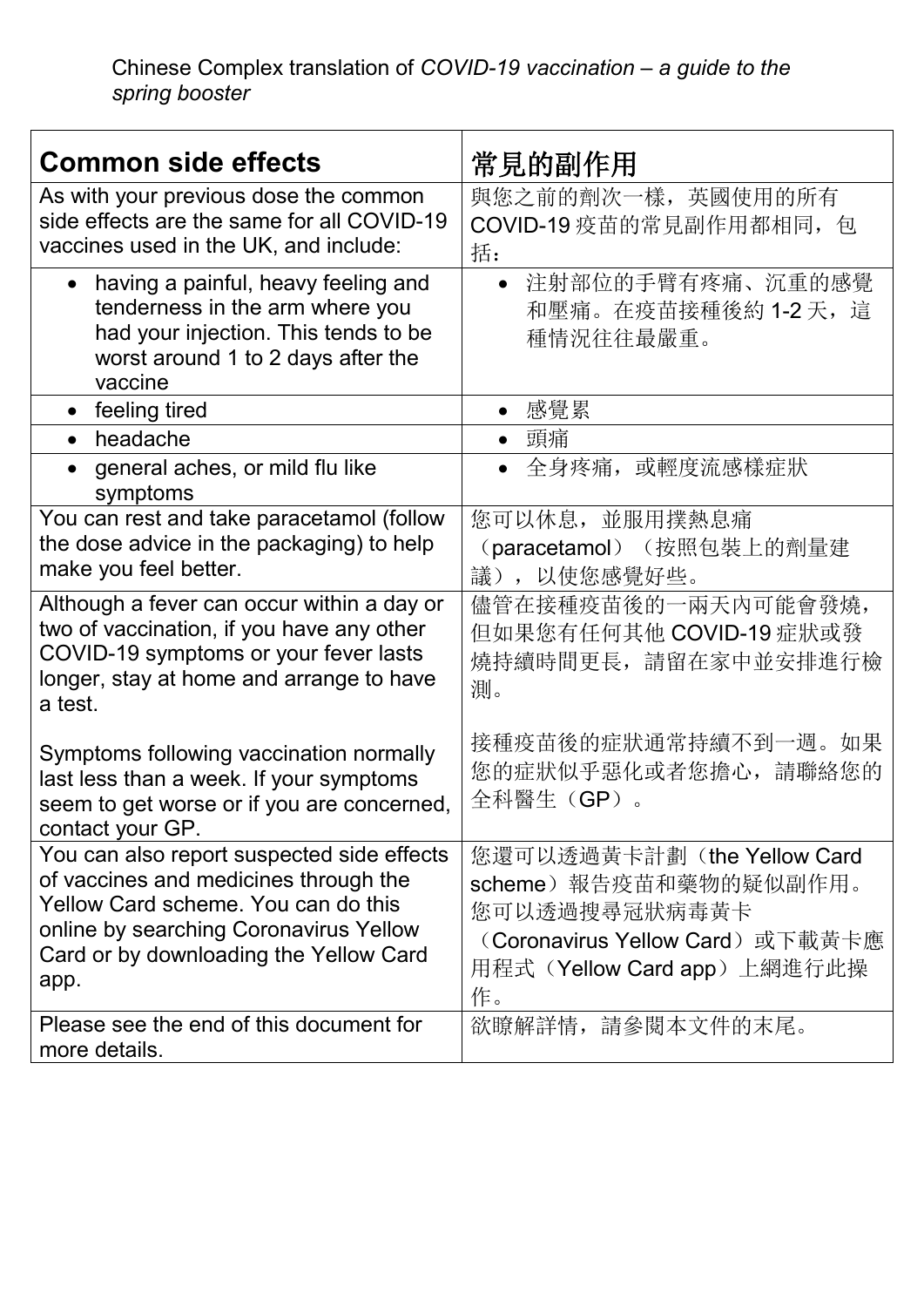| <b>Serious side effects</b>                                                 | 嚴重的副作用                      |
|-----------------------------------------------------------------------------|-----------------------------|
| Worldwide, there have also been very rare                                   | 在全球範圍內, 有報告在接種 Pfizer 和     |
| cases of inflammation of the heart called                                   | Moderna 的 COVID-19 疫苗後出現非常罕 |
| myocarditis or pericarditis reported after                                  | 見的心臟炎症病例,稱為心肌炎或心包炎。         |
| Pfizer and Moderna COVID-19 vaccines.                                       |                             |
| These cases have been seen mostly in                                        | 這些病例主要見於接種疫苗後幾天內的年輕         |
| younger men within several days after                                       | 男性。這些人中的大多數人在休息和簡單的         |
| vaccination. Most of these people                                           | 治療後康復並感覺好轉。                 |
| recovered and felt better following rest and<br>simple treatments.          |                             |
| You should seek medical advice urgently                                     | 如果在接種疫苗後出現以下情況,您應該立         |
| from your GP or Emergency Department if,                                    | 即向您的全科醫生(GP)或急診部門尋求         |
| after vaccination, you experience:                                          | 醫療建議:                       |
| • chest pain                                                                | 胸痛<br>$\bullet$             |
| shortness of breath                                                         | • 呼吸急促                      |
| • feelings of having a fast-beating,                                        | 感覺心跳加速、顫動或心臟狂跳<br>$\bullet$ |
| fluttering, or pounding heart                                               |                             |
| If you have had serious side effects after a                                | 如果您在接種之前劑次的疫苗後曾發生嚴重         |
| previous dose of the vaccine you should                                     | 的副作用,應該與您的醫生討論這個問題。         |
| discuss this with your doctor.                                              |                             |
| Can you still catch COVID-19                                                | 接種疫苗後您還會感染 COVID-           |
| after having the vaccine?                                                   | 19嗎?                        |
| The COVID-19 vaccination will reduce the                                    | COVID-19 疫苗接種將減少您患 COVID-19 |
| chance of you suffering from COVID-19                                       | 疾病的機會。您的身體可能需要幾天的時間         |
| disease. It may take a few days for your                                    | 才能建立起由加強劑得到的一些保護。           |
| body to build up some protection from the                                   |                             |
| booster.                                                                    |                             |
| Like all medicines, no vaccine is<br>completely effective – some people may | 與所有藥物一樣,沒有一種疫苗是完全有效         |
| still get COVID-19 despite having a                                         | 的 -- 儘管接種了疫苗, 有些人仍可能感染      |
| vaccination, but this should be less severe.                                | COVID-19,但這嚴重程度應該更低。        |
|                                                                             |                             |
| If you have not had all your<br>vaccinations                                | 如果您尚未接種所有疫苗                 |
| If you have not yet had either of your first                                | 如果您尚未接種前兩劑疫苗中的任何一劑,         |
| two doses of the vaccine you should have                                    |                             |
| them as soon as possible.                                                   | 您應該儘快接種。                    |
|                                                                             | 如果您錯過了第一次加強劑或第三劑(對於         |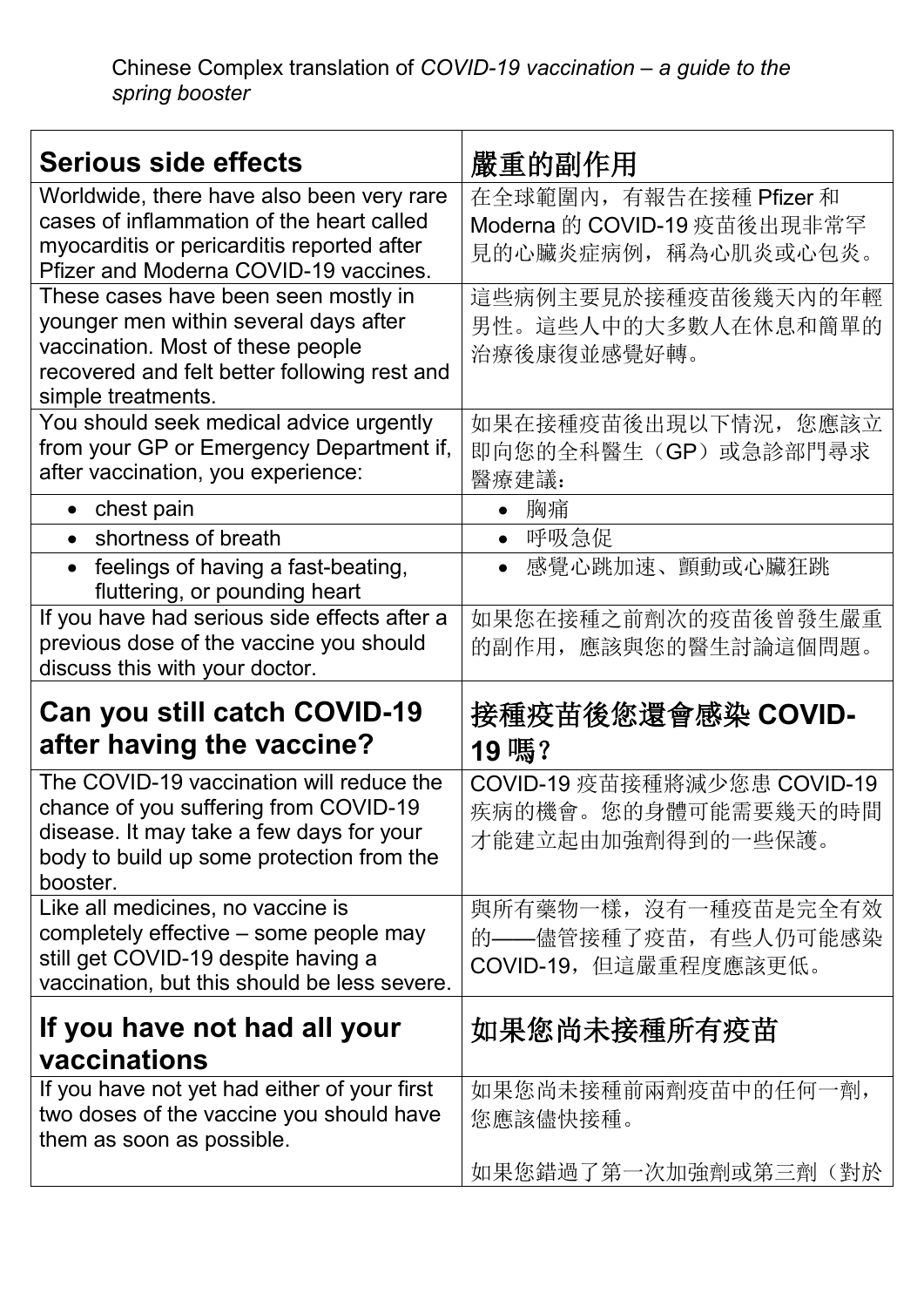Chinese Complex translation of *COVID-19 vaccination – a guide to the spring booster*

| If you missed your first booster or third<br>dose (for those with weakened immune<br>system), you should have this spring | 免疫系統較弱的人), 您應該儘快接種此春<br>季加強劑。                 |
|---------------------------------------------------------------------------------------------------------------------------|-----------------------------------------------|
| booster as soon as possible.<br>You may need another booster as well as                                                   | 您可能需要另一劑加強劑, 以及秋季通常的<br>流感疫苗注射。               |
| your usual flu injection in the autumn.                                                                                   | 如果您的 COVID-19 檢測結果呈                           |
| If you have a COVID-19                                                                                                    | 陽性,您什麼時候可以接種春季                                |
| positive result, when can you                                                                                             | 加強劑? 21                                       |
| have a spring booster?<br>If you are unwell, wait until you have                                                          | 如果您身體不適,請等到康復後<br>再接種疫苗。如果您已確認感染              |
| recovered to have your vaccine. If you                                                                                    |                                               |
| have had confirmed COVID-19 you should<br>ideally wait 4 weeks before having your                                         | COVID-19,則理想情況下應等待                            |
| spring booster. You should not attend a                                                                                   | 4週,然後再接種春季加強劑。如                               |
| vaccine appointment if you are self-                                                                                      | 果您正在自我隔離或等待 COVID-                            |
| isolating or waiting for a COVID-19 test.                                                                                 | 19檢測, 則不應參加疫苗預約。                              |
|                                                                                                                           |                                               |
| <b>Further information</b>                                                                                                | 更多資訊                                          |
| An information leaflet on what to expect                                                                                  | 請參閱有關接種疫苗後會發生什麼的 公共                           |
| after vaccination is available to download                                                                                | 衛生署(PHA) 宣傳單,該宣傳單可在以                          |
| at www.pha.site/COVID19InfoMaterials                                                                                      | 下網址下載                                         |
|                                                                                                                           | www.pha.site/COVID19InfoMaterials             |
| Read the product information leaflets for                                                                                 | 閲讀針對 Pfizer 和 Moderna 疫苗的英國接                  |
| UK recipients of the Pfizer and Moderna                                                                                   | 受者的產品資訊傳單,以瞭解有關您的疫苗                           |
| vaccines for more details on your vaccine,                                                                                | 的更多詳情,包括可能的副作用。                               |
| including possible side effects.                                                                                          | https://coronavirus-yellowcard.mhra.gov.uk    |
| https://coronavirus-yellowcard.mhra.gov.uk<br>https://coronavirus-                                                        | https://coronavirus-                          |
| yellowcard.mhra.gov.uk/productinformation                                                                                 | yellowcard.mhra.gov.uk/productinformation     |
| You can also report suspected side effects                                                                                | 您還可以在冠狀病毒黃卡 (Yellow Card)                     |
| on the coronavirus Yellow Card website.                                                                                   | 網站上報告疑似的副作用。                                  |
| Information correct at time of publication.                                                                               | 出版時資訊正確。欲獲得本傳單和其他患者                           |
| For the latest version of this and other                                                                                  | 傳單的最新版本,請訪問 PHA 網站                            |
| patient leaflets, visit the PHA website                                                                                   | www.publichealth.hscni.net                    |
| www.publichealth.hscni.net                                                                                                |                                               |
| Published January 2022 by the Public<br>Health Agency.                                                                    | 由公共衛生署 (Public Health Agency) 於<br>2022年1月出版。 |